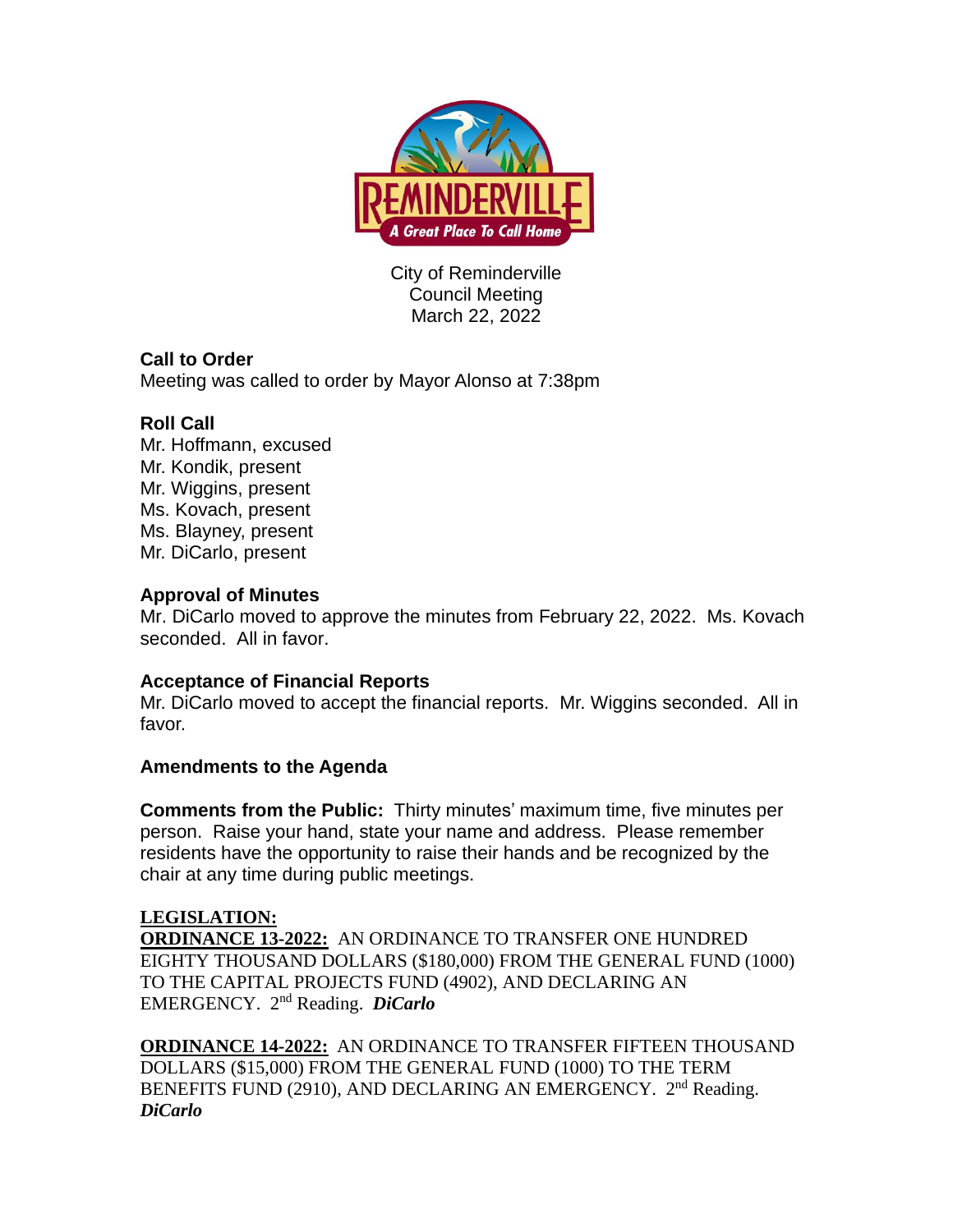**ORDINANCE 15-2022:** AN EMERGENCY ORDINANCE TO MAKE APPROPRIATION AND REVENUE ADJUSTMENTS TO THE 2022 CITY BUDGET, AND DECLARING AN EMERGENCY. 1 st Reading. *Alonso*

Mr. DiCarlo moved to suspend the rules. Ms. Kovach seconded. All in favor. Mr. DiCarlo moved to pass. Ms. Kovach seconded. All in favor.

**RESOLUTION 27-2022:** A RESOLUTION AUTHORIZING A DONATION TO THE LEIGHTON ELEMENTARY SCHOOL LEGO LEAGUE CHALLENGE TEAM IN THE AMOUNT OF ONE THOUSAND DOLLARS AND 0/100 (\$1,000.00), AND DECLARING AN EMERGENCY. 1 st Reading. *Alonso*

Mr. DiCarlo moved to suspend the rules. Ms. Kovach seconded. All in favor. Mr. DiCarlo moved to pass. Ms. Kovach seconded. All in favor.

**RESOLUTION 28-2022:** A RESOLUTION TO HIRE TAYLOR GRANT AS A FRONT DESK ASSOCIATE FOR THE REMINDERVILLE ATHLETIC CLUB AND TO BE PAID AT THE RATE OF NINE DOLLARS AND 53/100 (\$9.53) PER HOUR, AND DECLARING AN EMERGENCY. 1 st Reading. *Blayney*

Mr. DiCarlo moved to suspend the rules. Ms. Kovach seconded. All in favor. Mr. DiCarlo moved to pass. Ms. Kovach seconded. All in favor.

**RESOLUTION 29-2022:** A RESOLUTION TO HIRE ALEXANDRIA ABATE AS A LATCHKEY AIDE FOR THE REMINDERVILLE ATHLETIC CLUB AND TO BE PAID AT THE RATE OF NINE DOLLARS AND 53/100 (\$9.53) PER HOUR, AND DECLARING AN EMERGENCY. 1 st Reading. *DiCarlo*

Mr. DiCarlo moved to suspend the rules. Ms. Kovach seconded. All in favor. Mr. DiCarlo moved to pass. Ms. Kovach seconded. All in favor.

**RESOLUTION 30-2022:** A RESOLUTION AUTHORIZING MAYOR ALONSO TO ENTER INTO AN AGREEMENT WITH FABRIZI TRUCKING & PAVING CO. INC. FOR THE SMUGGLERS COVE RECONSTRUCTION PROJECT IN AN AMOUNT NOT TO EXCEED ONE MILLION FOUR THOUSAND NINE HUNDRED THIRTY-EIGHT DOLLARS AND 25/100 (\$1,004,938.25), AND DECLARING AN EMERGENCY. 1 st Reading. *Alonso*

Ms. Kovach moved to suspend the rules. Mr. DiCarlo seconded. All in favor. Ms. Kovach moved to pass. Mr. DiCarlo seconded. All in favor.

**RESOLUTION 31-2022:** A RESOLUTION TO ACCEPT THE FEE PROPOSAL OF OHM ADVISORS TO PREPARE AN EASEMENT EXHIBIT AND LEGAL INSTRUMENT FOR RECORDING WITH SUMMIT COUNTY GRANTING THE CITY RIGHTS TO INSTALL AND MAINTAIN THE SEWER OUTLET ON SMUGGLERS COVE IN AN AMOUNT NOT TO EXCEED SEVEN HUNDRED FIFTY DOLLARS AND 00/100 (\$750.00), AND DECLARING AN EMERGENCY. 1st Reading. *Alonso*